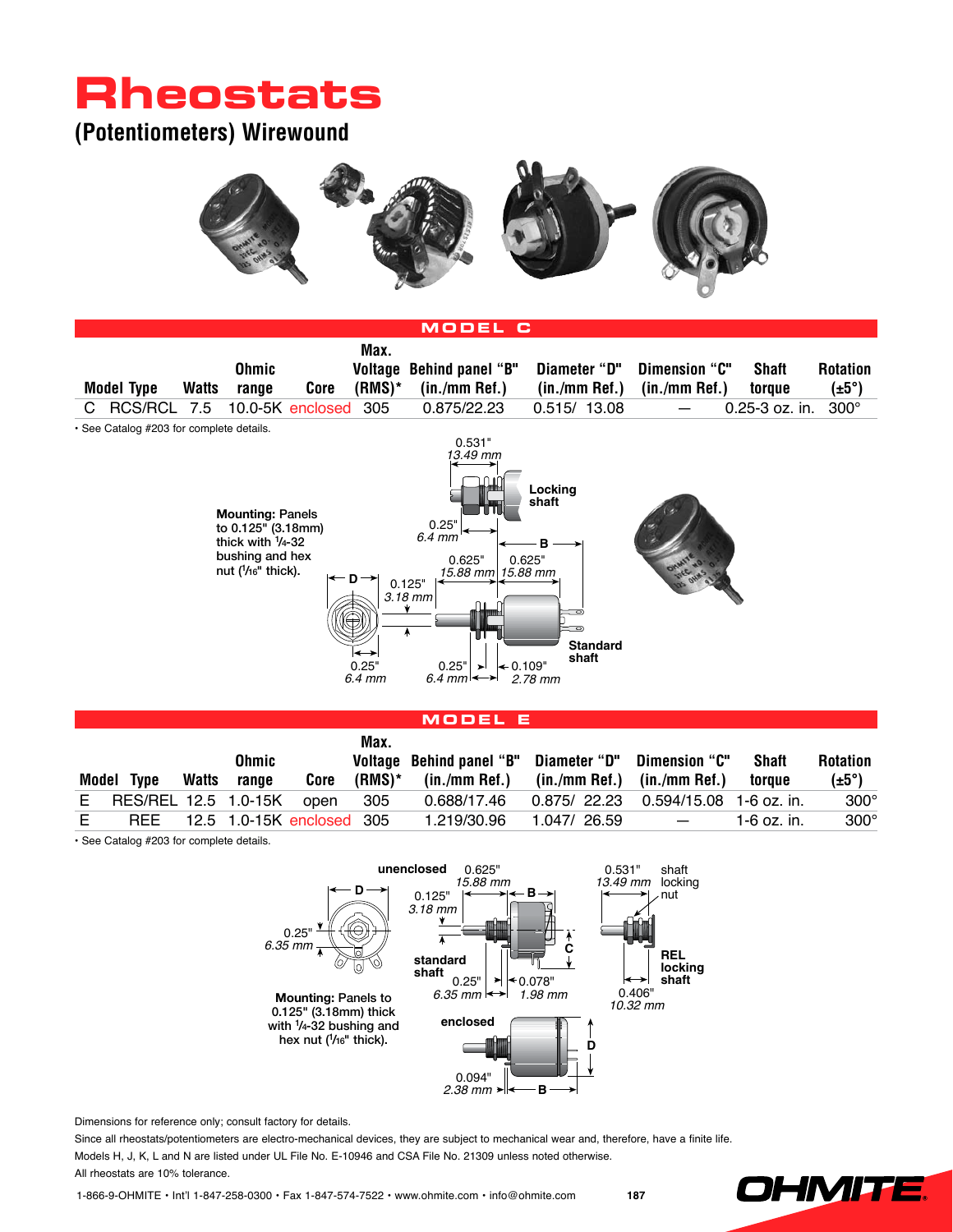# **Rheostats**

## **(Potentiometers) Wirewound**

### **Models H, J, G, K, L**

|              | Model Type | <b>Watts</b> | Ohmic<br>range | Core | Max.<br>$(RMS)^*$ | Voltage Behind panel "B"<br>$(in./mm$ Ref.) | Diameter "D"<br>$(in./mm$ Ref.) | Dimension "C"<br>$(in./mm$ Ref.) | <b>Shaft</b><br>toraue            | <b>Rotation</b><br>$(\pm 5^{\circ})$ |
|--------------|------------|--------------|----------------|------|-------------------|---------------------------------------------|---------------------------------|----------------------------------|-----------------------------------|--------------------------------------|
| H            | RHS/RHL    | 25           | $1.0 - 25K$    | open | 500               | 1.375/34.93                                 | 1.560/39.62                     |                                  | 0.940/23.88 0.25-0.5 lb. in. 300° |                                      |
| J            | <b>RJS</b> | 50           | $0.5 - 50K$    | open | 750               | 1.375/34.93                                 | 2.31 / 58.67                    |                                  | 1.56 /39.62 0.25-2 lb. in.        | $300^\circ$                          |
| G            | <b>RGS</b> | 75           | $0.5 - 50K$    | open | 900               | 1.750/44.45                                 | 2.75 / 69.25                    | 1.78 /45.21                      | 0.5-2 lb. in.                     | $300^\circ$                          |
| K            | <b>RKS</b> | 100          | 0.5-50K        | open | 1000              | 1.750/44.45                                 | 3.125/79.38                     | 1.91 /48.51                      | 0.5-2 lb. in.                     | $300^\circ$                          |
| $\mathsf{L}$ | <b>RLS</b> | 150          | 0.5-50K        | open | 1200              | 2.000 / 50.8                                | 4.00 /101.60                    | 2.28 /57.91                      | $0.5 - 3$ lb. in.                 | $300^\circ$                          |

• Models H, J, G, and K also available in enclosed versions.

• See Catalog #203 for complete details.



#### 0.25" (6.35mm) thick with <sup>3</sup> /8-32 bushing and hex nut ( 3 /32" thick) (or with 10-32 x 0.75 flat-head screws for model L only).

#### **Models P, N, R, U**

|       |             |       |              |      | Max.      |                          |                                         |                                        |              |                   |
|-------|-------------|-------|--------------|------|-----------|--------------------------|-----------------------------------------|----------------------------------------|--------------|-------------------|
|       |             |       | <b>Ohmic</b> |      |           | Voltage Behind panel "B" | Diameter "D"                            | Dimension "C"                          | <b>Shaft</b> | <b>Rotation</b>   |
| Model | <b>Type</b> | Watts | range        | Core | $(RMS)^*$ | $(in./mm$ Ref.)          |                                         | $(in./mm$ Ref.) $(in./mm$ Ref.)        | toraue       | $(\pm 5^{\circ})$ |
| P     | <b>RPS</b>  | 225   | 1.0-30K      | open | 1300      | 2.125/53.98              | 5.00 /127.00                            | 2.97 /75.44 2.5-4 lb. in.              |              | $310^\circ$       |
| N     | <b>RNS</b>  | 300   | 1.0-50K      | open | 1225      | 2.375/60.33              |                                         | 6.00 /152.40 3.44 /87.38 2.5-5 lb. in. |              | $320^\circ$       |
| R.    | <b>RRS</b>  | 500   | 1.0-20K      | open | 1450      | 2.125/53.98              |                                         | 8.00 /203.20 4.31/109.47 4.5-7 lb. in. |              | $325^\circ$       |
| U     | <b>RUS</b>  |       | 1000 1.0-20K | open | 1600      | 3.000 / 76.2             | 12.00 /304.80 6.38/162.05 3.5-7 lb. in. |                                        |              | $335^\circ$       |

• See Catalog #203 for complete details.